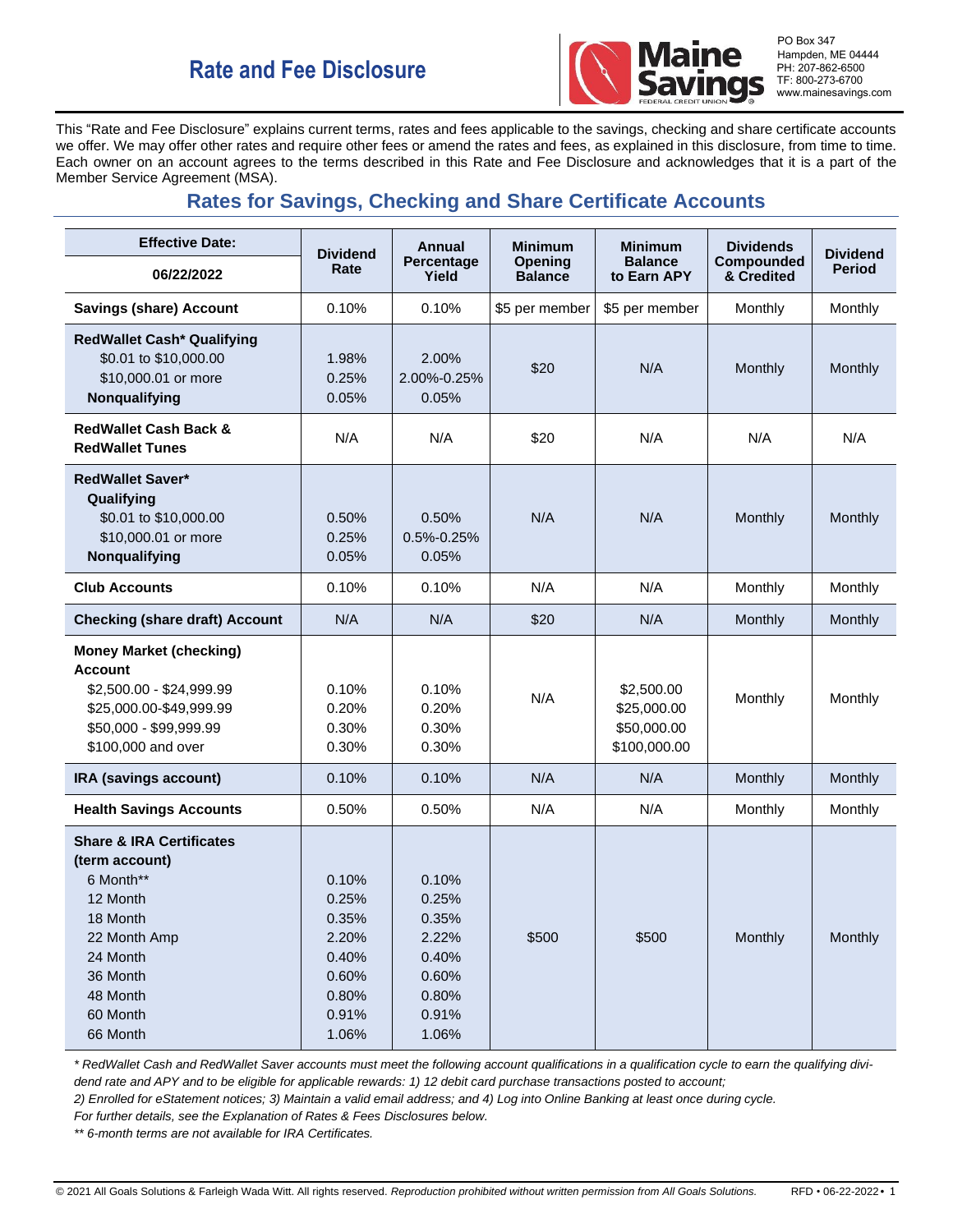## **Explanation of Rates & Fees**

As explained in the MSA, this "Rate and Fee Disclosure" applies to all the accounts we offer. Except as specifically described, the following terms apply to all of the accounts you have with us.

## **1. Rate Information**

The Dividend Rate and Annual Percentage Yield on the accounts you have with us are identified above. For all accounts except certificates, the Dividend Rate and Annual Percentage Yield may change monthly as determined by the Board of Directors. For Certificate Accounts, the Dividend Rate and Annual Percentage Yield are fixed and will be in effect for the term of the account.

RedWallet Cash and RedWallet Saver accounts are tiered rate accounts. For these accounts, the dividend rate for a particular tier will apply only to the portion of the account balance that is within that range. The annual percentage yields, which vary depending on the balance in the account, are shown for each tier. Money Market (checking) accounts are tiered rate accounts. For Money Market (checking) accounts, if the balance falls within a particular tier, the Dividend Rate and Annual Percentage yield for that tier will apply to the entire balance in the account.

The Dividend Rates and Annual Percentage Yields are the prospective rates as of the effective date shown above. For Certificate Accounts, the Annual Percentage Yield is based on an assumption that dividends will remain on deposit until maturity. A withdrawal of dividends will reduce earnings.

## **2. Nature of Dividends**

Dividends are paid from current income and available earnings after required transfers to reserves at the end of a dividend period.

## **3. Compounding and Crediting**

Dividends will be compounded and credited as identified above. For dividend bearing accounts, the Dividend Period begins on the first calendar day of the period and ends on the last calendar day of the period.

## **4. Accrual of Dividends**

Dividends will begin to accrue on noncash deposits (e.g., checks) on the business day you make the deposit to an account you have with us. If you terminate the account before accrued dividends are credited, any dividends accrued up to that time will be credited.

## **5. Balance Information**

The minimum balance required to start each account and earn the stated Annual Percentage Yield is identified above. If you do not maintain the minimum balance, you will not earn the stated Annual Percentage Yield. For all savings, checking and club accounts, dividends are calculated using the Average Daily Balance method, in which dividends are calculated by applying a periodic rate to the Average Daily Balance in the account for the dividend period. The Average Daily Balance is determined by adding the full amount of principal in the account for each day of the period, and dividing that figure by the number of days in the period. For all Certificate Accounts, dividends are calculated by using the Daily Balance method, which applies a daily periodic rate to the balance in the account each day.

## **6. Account Limitations**

For a Christmas Club account, the entire balance will be paid to you by check or transferred to another account you have with us at the end of the Club period (specified when you open the account) and the account will remain open. If any withdrawal is made from this account before the end of the Club term, we may require you to withdraw the entire balance and further deposits may be prohibited until the next Club term. You may make transfers or withdrawals in the first seven (7) days the account is open without restriction.

## **7. Certificate Account Features**

## **a. Account Limitations**

After you start the account, you may not make additional deposits to a Certificate Account.

## **b. Maturity**

The Certificate Account you have with us will mature on the maturity date identified on your Account Receipt or Renewal Notice.

## **c. Early Withdrawal Penalty**

We may impose a penalty if you withdraw any of the principal of the Certificate Account before the maturity date.

**1) Amount of Penalty.** If your account has an original maturity of less than 6 months, then the early withdrawal penalty on the amount withdrawn will be equal to 90 days dividends earned or not. If your account has an original maturity of equal to or greater than 6 months and does not exceed 18 months, then the early withdrawal penalty on the amount withdrawn will be equal to 180 days dividends earned or not. If your account has an original maturity of greater than 18 months, then the early withdrawal penalty on the amount withdrawn will be equal to 365 days dividends earned or not.

**2) How the Penalty Works.** The penalty is calculated as a forfeiture of dividends that have been or would be earned on the certificate. It applies whether or not the dividends have been earned. If the account has not yet earned enough dividends or if the dividends have already been paid, the penalty will be deducted from principal.

**3) Exceptions to Early Withdrawal Penalties.** At our option, we may pay the account before maturity without imposing an early withdrawal penalty under the following circumstances: when an owner on an account dies or is determined legally incompetent by a court or other body of competent jurisdiction. Where the account is an Individual Retirement Account (IRA) and any portion is paid within seven (7) days after establishment or where the account is an IRA and the owner attains age 59½ or becomes disabled and begins making periodic withdrawals.

## **d. Renewal Policy**

Certificate Accounts are automatically renewable accounts. Automatically renewable accounts will renew for another term upon maturity.

#### **e. Nontransferable/Nonnegotiable**

The account(s) you have with us is/are nontransferable and nonnegotiable. This means that an account and the funds in the account may not be pledged to secure any obligation of an owner, except obligations with the Credit Union.

## **8. RedWallet Account Features**

Only one RedWallet Cash account is permitted per member (social security number). Business purpose accounts are not eligible. The Credit Union may close the account or deny qualification at any time if the Credit Union determines in its sole discretion that small transactions are conducted solely for the purpose of meeting qualifications. The following features are unique to RedWallet accounts:

#### **a. Account Qualifications**

In order to earn the Qualifying Rate for the dividend period specified in the schedule above and to qualify for additional benefits as described herein for a particular monthly qualification cycle, RedWallet Cash, Cashback, and Tunes accounts must satisfy the following requirements: 1) 12 debit card purchase transactions posted to account; 2) Enrolled for eStatement notices; 3) Maintain a valid email address; and 4) Log into Online Banking at least once during cycle. Please note that the transactions MUST actually post to the account during the monthly qualification cycle. Transactions may take one or more banking days from the date the transaction was made to post to the account. Transactions that have been initiated but not posted as of the end of the cycle will not count as a qualifying transaction for